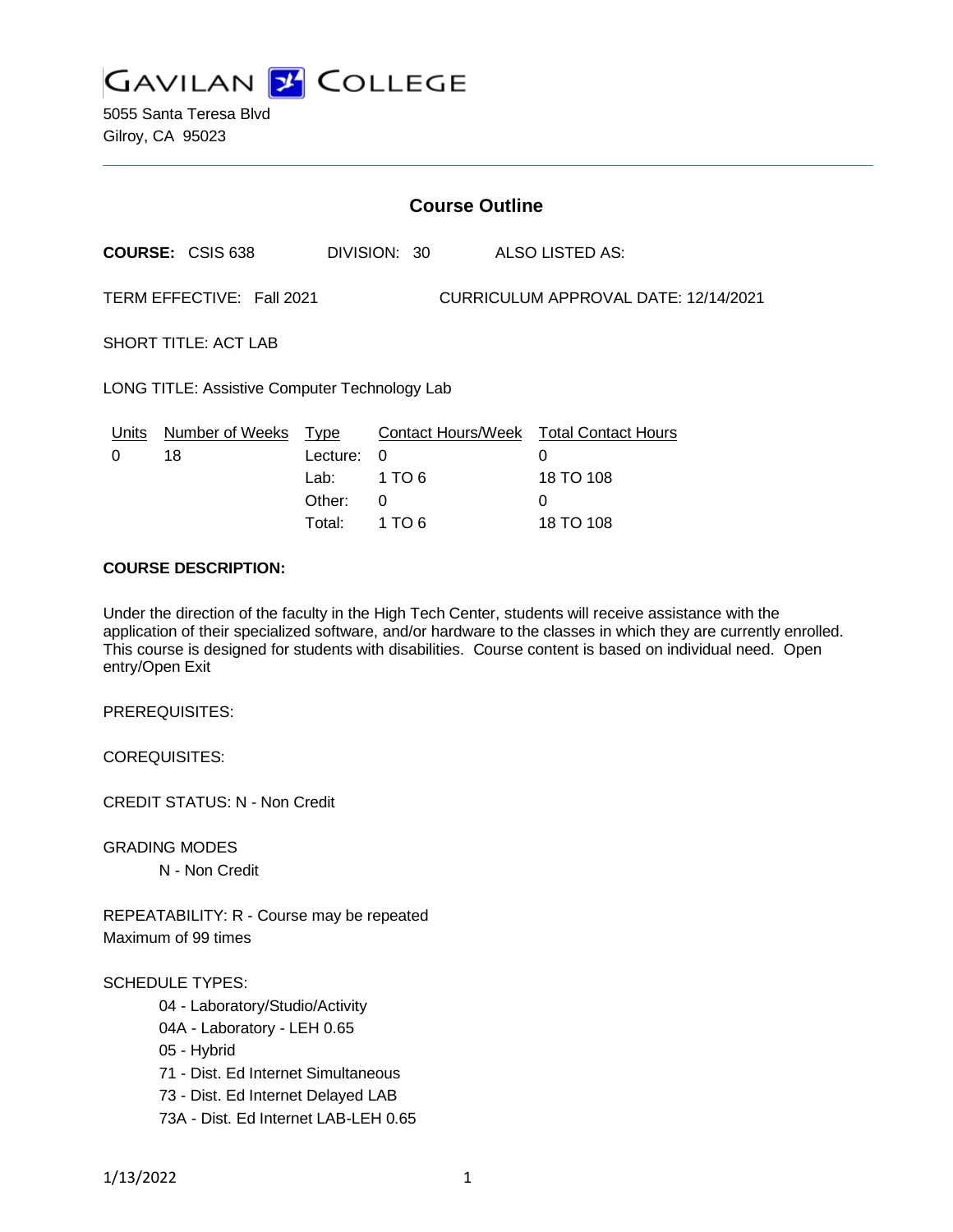# **STUDENT LEARNING OUTCOMES:**

By the end of this course, a student should:

1. Demonstrate using assistive computer technologies to access computer applications and course materials in different alternate formats.

2. identify and use adaptive equipment or software that may assist them with their mainstream coursework.

3. Resolve technical issues that arise when using the assistive computer technology with non-standard applications or with advanced software applications.

# **COURSE OBJECTIVE**:

By the end of this course, a student should:

1. Develop strategies to access their online course materials utilizing the assistive software or adaptive equipment such as: Dragon, Kurzweil 3000, Read & Write, ZoomText, Magic and SmartPen.

2. Review and update skills in accessing textbooks in a variety of alternate formats.

3. Practice, evaluate and remediate activities related to their individual academic areas of need and basic academic skill deficits through individualized computer instruction.

# **CONTENT, STUDENT PERFORMANCE OBJECTIVES, OUT-OF-CLASS ASSIGNMENTS**

Curriculum Approval Date: 12/14/2021

1-108 Hours

Note: Hours will vary depending upon the student's needs and technology usage or specific adaptive equipment.

Voice Recognition Application (e.g., Dragon NaturallySpeaking)

a. Review and update skills in using Windows keyboard commands.

b. Identify access issues with a non-standard application used in a specific class.

c. Develop strategies to access menus and toolbars in non-standard windows and/or online course materials.

d. Develop strategies to enter and edit text in non-standard windows or in online course materials.

e. Develop strategies to complete written assignments for classes including generation and organization of ideas into an

outline prior to dictation of the assignment.

Screen Reader (e.g., JAWS)

- a. Review and update skills for using keyboard and JAWS commands.
- b. Identify access issues with the application used in a specific class.
- c. Develop strategies to access menus and toolbars and/or online course materials.
- d. Develop strategies to enter and edit text in non-standard windows or online course materials.

Screen Magnification Applications (e.g., ZoomText; Magic)

- a. Review and update skills for using Windows keyboard commands.
- b. Develop strategies to access menus and

toolbars in new applications and/or online course materials.

Text-to-speech Applications (e.g., Kurzweil 3000; Read and Write)

- a. Review and update skills for opening and saving a variety of file formats.
- b. Identify access issues with textbooks available in a variety of alternate formats.
- c. Identify the most appropriate text-to-speech application for use on campus and at home.
- d. Identify and apply the most appropriate study skill strategy to course materials.

e. Review and update skills in creating audio files from textbooks and/or course materials in electronic format.

f. Develop strategies to create an outline integrating information obtained through online research and reference sources in an appropriate format.

Alternate Media

a. Review and update skills in accessing textbooks in a variety of alternate formats.

1/13/2022 2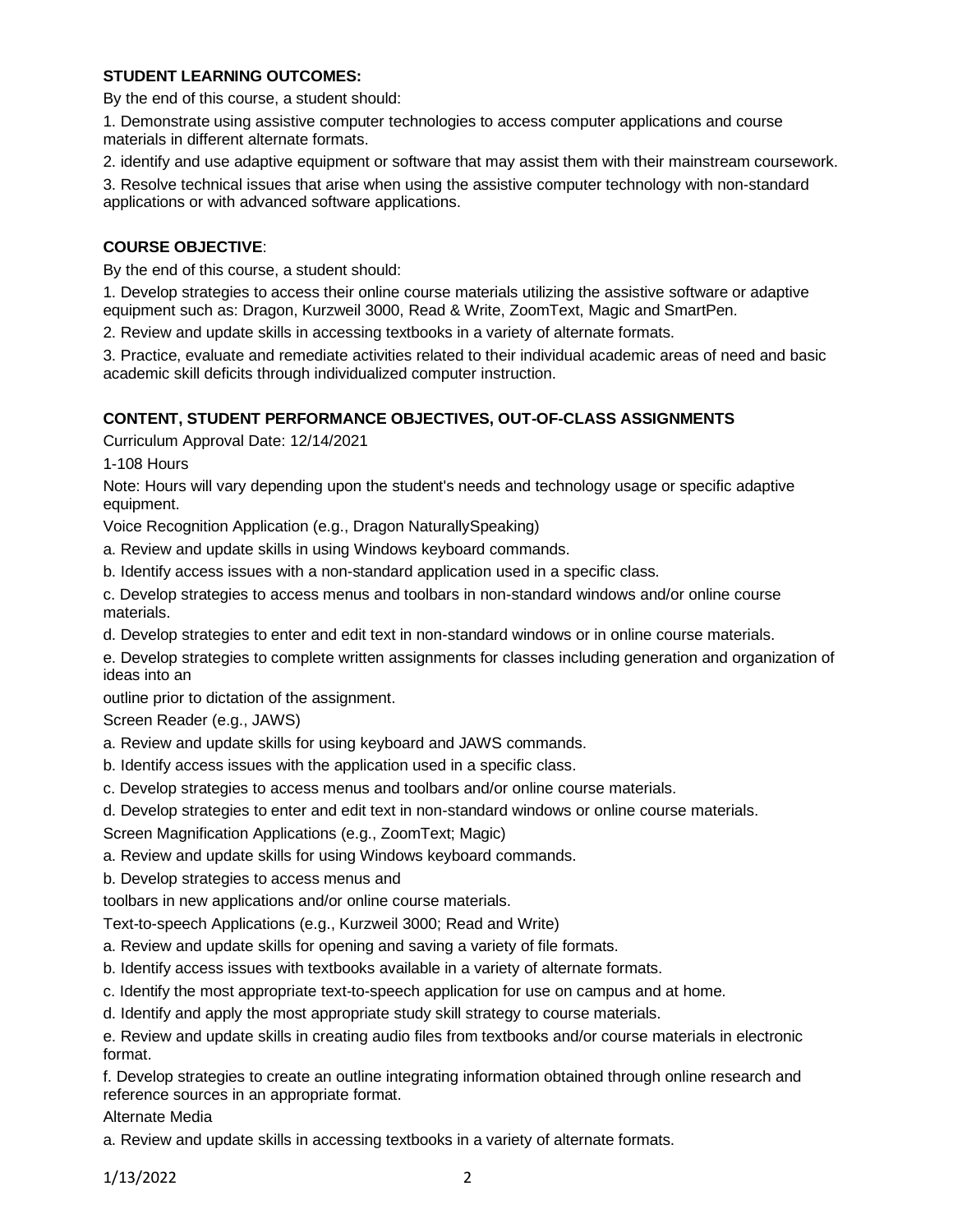## Academic Software

- a. Practice and evaluate activities related to their individual academic areas of need.
- b. Remediate basic academic skill deficits through individualized computer instruction.
- c. Complete various academic modules according to his or her individual needs.
- b. Identify the most appropriate access technology to use with textbooks in electronic formats.

### **METHODS OF INSTRUCTION:**

Specialized instruction or tutoring, High Tech Center Computer lab exercises, installation and troubleshooting handouts, manuals and training materials for specialized software applications are available online and in the High Tech Center.

## **OUT OF CLASS ASSIGNMENTS:**

Required Outside Hours: 0 Assignment Description: None

# **METHODS OF EVALUATION:**

Problem-solving assignments Percent of total grade: 90.00 % Students will troubleshoot the technologies. Skill demonstrations Percent of total grade: 10.00 %

## **REPRESENTATIVE TEXTBOOKS:**

No textbook is required.